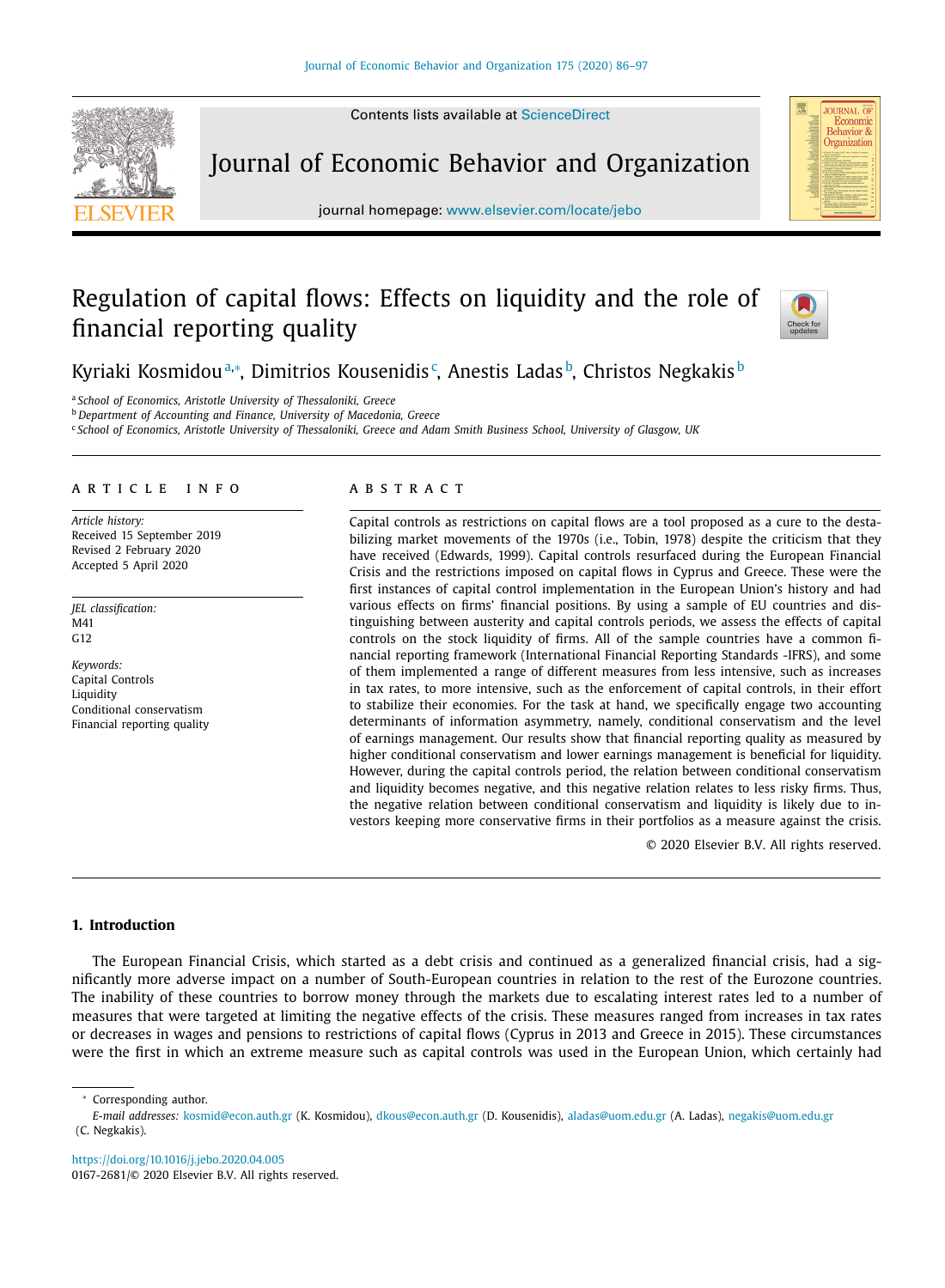an impact on the capital flows of the firms domiciled in the affected countries. The present study attempts to examine how such regulations on capital flows may help an economy to break free from the crisis downward spiral. To this extent, we emphasize the usefulness of financial reporting quality as a protecting mechanism against the crisis and underline the presence of the "flight to quality" phenomenon.

Capital controls were devised as a measure of fiscal policy to limit market turbulence. For example, Tobin [\(1978\)](#page-11-0) proposed the use of an international uniform tax on foreign exchange transactions [\(Edwards,](#page-10-0) 1999). These measures were particularly common until the 70s [\(Johnson](#page-10-0) and Mitton, 2003). However, due to the continuous effort by institutions such as the IMF for more liberalized emerging markets, the use of capital controls was reduced until the Asian Crisis [\(Bhagwati,](#page-10-0) 1998). Therefore, despite the controversy around the usefulness of capital controls [\(Edwards,](#page-10-0) 1999), there is a tendency of using these measures as a final solution during a financial crisis from a macroeconomic perspective [\(Krugman,](#page-11-0) 1998). For example, during the Asian Crisis, Malaysia used capital controls as a measure of reducing the effects of the crisis (Johnson and Mitton, 2003). Moreover, in the European Union, the financial crisis that affected the countries of the South and in [particular,](#page-10-0) Cyprus and Greece, also led to the implementation of capital control measures to limit the drain of their banking systems.

However, the implementation of capital controls on capital flows has a number of negative side effects on the economy. Firms face cash liquidity problems, which lead to problems in production due to limited access to imported raw materials and problems due to the increase of accounts receivable. Apart from these first-order effects on firms, a limitation on capital flows also affects the stock market due to decreased market liquidity. As Levine and Zervos [\(1998a\)](#page-11-0) argue, market liquidity increases after the [liberalization](#page-11-0) of markets, and given that liquidity is an indicator of long-run GDP growth (Levine and Zervos, 1998b), it can be asserted that the negative impact of capital controls on market liquidity should also have a negative impact on the real economy.

Under these conditions, investors may choose to rebalance their portfolios by resorting to safer investments. Such a [phenomenon](#page-10-0) has been termed as "flight to quality" and is related to transferring to less-risky investments (Caballero and Kurlat, 2008). Put differently and from a capital market perspective, investors seek to sell riskier securities and retain lessrisky securities to protect their investments from the turbulence in the market. Chen et al. [\(2018a\)](#page-10-0) show that a critical factor for investors to resort to safer investments during a turbulent period is the financial reporting quality of the firms so that their securities are considered as prospective investments. Under these circumstances, it is highly important to discover the factors that play a role in this procedure and provide investors with valuable information for decision making. In turn, these factors, such as financial reporting quality, may be critical in reducing the negative impact of capital controls.

In this study, we attempt to provide evidence on the effects of the enforcement of regulation on capital flows. We specifically target liquidity and uncover the role of the financial reporting quality of firms in the market in limiting the negative impact of capital controls. Liquidity is chosen as our dependent variable because it is important since it is directly affected by restrictions in capital flows and is a good proxy for the well-being of a firm. Moreover, liquidity has been found to predict growth and productivity (Levine and [Zervos,](#page-11-0) 1998b), and it may also reflect decreases in information asymmetry (through higher quality financial disclosures; [Graham](#page-10-0) et al., 2005) and the cost of equity capital [\(Butler](#page-10-0) et al., 2005).

Our main research motivation is to examine the presence of the "flight to quality" phenomenon as a response to the effects of capital controls on capital flows and to trace the factors that limit their adverse impact on the stock market with specific attention on financial reporting quality. The first research question of the study is how efficient are capital controls especially after a prolonged period of austerity measures that have also taken a toll on the economies under investigation. As [Edwards](#page-10-0) (1999) notes, capital controls lead to an increase in the cost of capital, and the countries that intend to enforce them as a countermeasure to a crisis should carefully analyze their impact on the cost of capital. In this respect, the implementation of capital controls as a final measure to protect the economy from a deterioration of the banking crisis may generally lead to adverse effects on firms and specifically lead to a more vertical downward spiral of the economy rather than alleviating any of the crisis problems. For the task at hand, we base our methodological analysis on market liquidity as the main variable of interest and use a research framework that enables us to disentangle the effects of austerity and capital controls on market liquidity.

The second research question originates from the expected effects of capital controls on the cost of equity (Edwards, 1999) and in turn information asymmetry. Because financial reporting quality has been found to decrease [information](#page-10-0) asymmetry and to thus decrease the cost of equity, we examine whether financial reporting quality decreases any (negative) impact of the capital controls on liquidity. To answer this question, we focus on two accounting characteristics that proxy for financial reporting quality, namely, conditional conservatism and earnings management. Conditional conservatism is found to be negatively related to information asymmetry (i.e., Guay and [Verrecchia,](#page-10-0) 2018), while earnings management is found to be positively related to information asymmetry (i.e., [Richardson,](#page-11-0) 2000). Our target is to assess whether financial reporting quality plays a limiting role in the exacerbation of any negative effects due to the enforcement of capital controls.

The purpose of this study is to analyze the impact of capital controls and any favorable effects of financial reporting quality by using a sample of the firms domiciled in Eurozone countries that were forced to take harsh measures that range from a number of austerity measures (Cyprus, Greece, Ireland, Italy, Portugal and Spain) to even final solution-type measures such as capital controls (Cyprus and Greece). The sample has a number of interesting characteristics. First, it represents the countries that were hit by the financial crisis with different severities at different time periods. Specifically, one of the countries, Cyprus, implemented limitations on capital flows in 2013, while another country, Greece, took a number of very harsh austerity measures, which eventually led to the enforcement of capital controls in 2015. Moreover, Portugal and Spain were also affected by the crisis and sought the help of institutions (the ECB, the IMF and the EC), while Italy had to also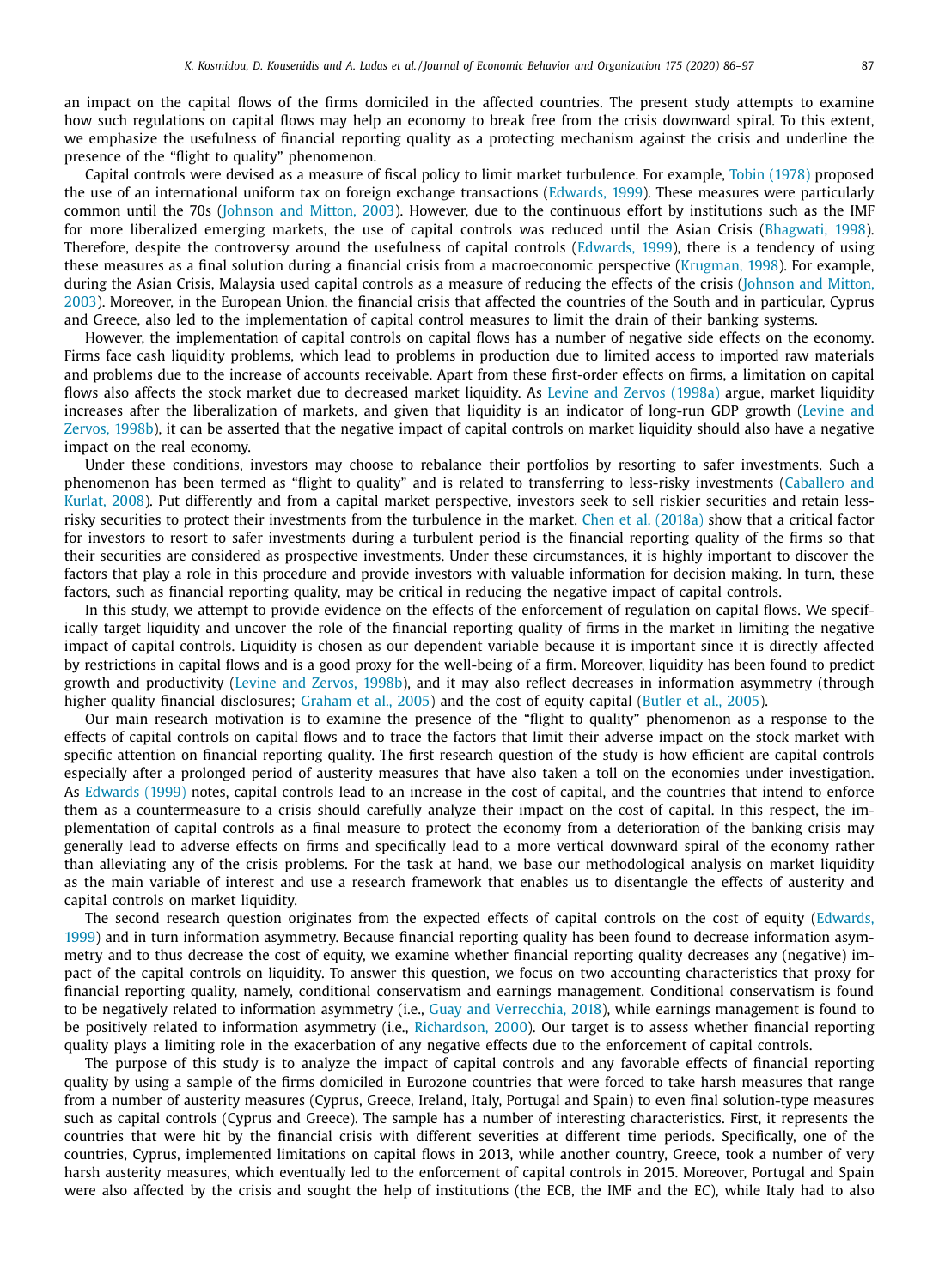<span id="page-2-0"></span>take a number of austerity measures. This setting enables an assessment of the effects of the crisis on liquidity from its less to its more severe stages.

Second, all of these countries have a common financial reporting framework (IFRS). Therefore, any financial reporting measures that are found to relate to reductions in the severity of the financial crisis should be because of the ability of these measures to act as protecting mechanisms, and not because of differences in financial reporting. In this respect, the sample offers a research setting where we can examine the effects of financial reporting quality on limiting the negative effects of capital controls.

The results of the study indicate a negative relation between austerity and liquidity, which becomes even larger during the capital controls period for the affected countries. Moreover, we find a positive relation between conditional conservatism and liquidity, which changes to negative during the austerity and capital controls periods. An additional analysis shows that these findings are likely related to the "flight to quality" phenomenon, where investors resort to less-risky investments as a countermeasure to the crisis effects. This result is manifested as investors keeping firms of higher financial reporting quality in their portfolio, which, in turn, leads to less liquidity for these firms. However, we have some indications that earnings management is negatively related to liquidity. Thus, the empirical analysis of the study implies that capital controls may have profound effects on information asymmetry, which in turn reduces liquidity. As a consequence, investors turn their attention to conditionally conservative firms as a last resort against these harsh fiscal measures. These results should be useful especially for regulators that consider capital controls as a measure of final defense against a financial crisis, due to showing that capital controls may have a (positive) impact on information asymmetry.

The remainder of this study is organized as follows. Section 2 provides a literature review and develops the research hypotheses. [Section](#page-3-0) 3 develops the model, [Section](#page-4-0) 4 describes the data and [Section](#page-6-0) 5 analyzes the empirical results. Finally, [Section](#page-9-0) 6 concludes the study and offers implications for future research.

#### **2. Literature review and research hypotheses**

The free flow of capital (capital mobility) has been at the center of a debate regarding its merits and its role in increasing financial vulnerability [\(Edwards,](#page-10-0) 2007). On the one hand, some supporters of restricting capital mobility underline the role of capital control in the Asian Crisis in Malaysia and contend that capital controls helped in reducing the negative outcome of the crisis and enabled the country to achieve growth faster (Kaplan and [Rodrick,](#page-10-0) 2002).

One the other hand, [Chanda](#page-10-0) (2005) argues that from a long-run perspective, the enforcement of capital controls had a negative impact on growth for more than half of the countries that employed them. Levine and Zervos [\(1998a\)](#page-11-0) also provide evidence for the likely negative effects of capital controls on the real economy. The authors argue that market liquidity increases after the liberalization of markets. Therefore, since liquidity can be considered to be a long-run GDP growth proxy (Levine and [Zervos,](#page-11-0) 1998b), it can be argued that the negative impact of capital controls on market liquidity should also have a negative impact on the real economy. Therefore, market liquidity seems to be a good candidate for a proxy of the wellbeing of firms because it summarizes key information about a firm's growth and productivity (Levine and [Zervos,](#page-11-0) 1998b), decreases information asymmetry (through higher quality financial disclosures; [Graham](#page-10-0) et al., 2005) and decreases the cost of equity capital [\(Butler](#page-10-0) et al., 2005).

[Balakrishnan](#page-10-0) et al. (2015) examine the effects of the liberalization of financial markets on the cost of equity capital. By liberalization, the authors mean the removing of capital controls on foreign investors so that they can invest in the domestic firms of a country. The authors find that the liberalization of financial markets leads to decreases in the cost of equity capital (see also, [Chinn](#page-10-0) and Ito, 2006). However, this decrease is economically larger for the firms domiciled in countries with lower political risk, better institutions and a more positive attitude towards investments. Moreover, Chinn and Ito [\(2006\)](#page-10-0) argue that the liberalization of the market may lead to lower information asymmetry. Therefore, it is expected that the enforcement of capital controls leads to opposite results than liberalization and specifically leads to an increase in information asymmetry and the cost of equity capital. [Edwards](#page-10-0) (1999) argues that the enforcement of capital controls as a countermeasure to a crisis should be chosen after carefully considering the effects on the cost of capital. This is due to the fueling effect that the enforcement of capital controls may have on the already severe consequences of the financial crisis.

Our first set of research hypotheses concerns the effect of austerity and capital controls on market liquidity during the austerity and capital controls periods. Moreover, the hypotheses regard the additive effects of the enforcement of capital controls on an economy that has suffered a severe financial crisis and uses them as a final measure. That is, we seek to examine the incremental economic consequences of capital controls on firms by controlling for the effects of austerity. Therefore, the first set of research hypotheses is formulated as follows.

**H<sub>1A</sub>.** The enforcement of austerity measures leads to lower market liquidity.

H<sub>1B</sub>. The enforcement of capital controls leads to lower market liquidity.

**H1C.** Capital controls have incremental negative effects on liquidity in relation to austerity.

Conditional conservatism has long been found to relate to decreases in information asymmetry and to decreases in the cost of equity capital (i.e., [Garcia](#page-10-0) Lara et al., 2011). In this respect, conditional conservatism has been found to relate to higher financial reporting quality (Ball and [Shivakumar,](#page-10-0) 2008). By assuming that increases in conditional conservatism lead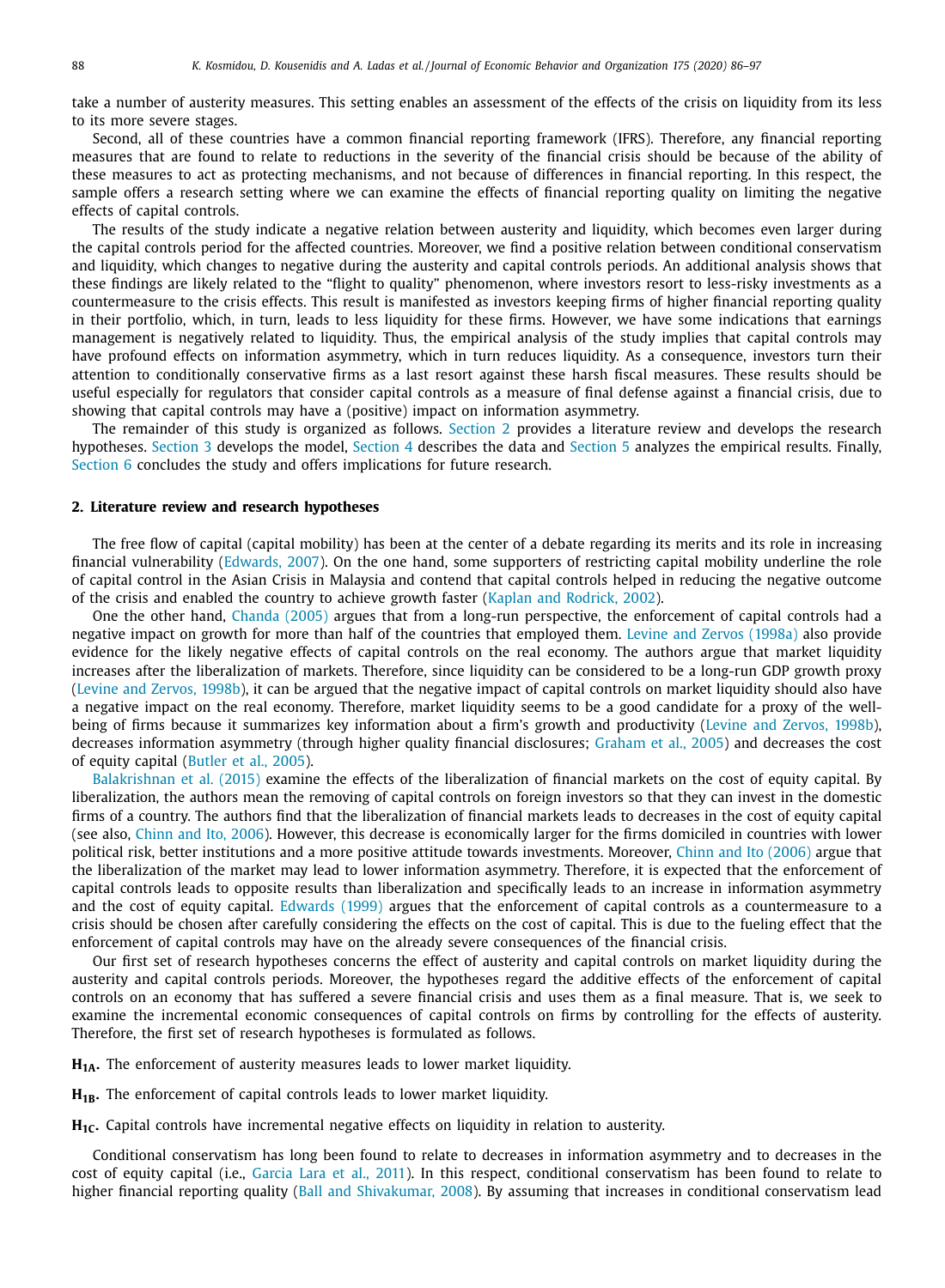<span id="page-3-0"></span>to decreases in information asymmetry, we expect that firms with a high level of conditional conservatism face less information asymmetry due to the enforcement of capital controls, and, in turn, they have higher market liquidity. However, as [Vayianos](#page-11-0) (2004) shows, during periods of high-volatility, risk-averse investors may resort to less risky investments. This phenomenon, which has been termed as "flight to quality", leads to the assertion that investors may seek firms with higher financial reporting quality to invest. In this vein, Chen et al. [\(2018a\)](#page-10-0) show that during periods of political instability, which are characterized by higher volatility, fund managers turn to firms with higher financial reporting quality because they are less-risky. Chen et al. [\(2018b\)](#page-10-0) also find that during period with political uncertainty information asymmetry increases, while [Baloria](#page-10-0) and Mamo (2017) find that analysts' forecast accuracy decreases during period of political uncertainty. Moreover, Yung and Root [\(2019\)](#page-11-0) find that political uncertainty is also related to higher earnings management. Given the positive relation of earnings management with information asymmetry the results of the study of Yung and Root [\(2019\)](#page-11-0) point towards the positive relation between information asymmetry and political instability. Since conditional conservatism has been found to relate to higher financial reporting quality due to lower information asymmetry, we expect that managers resort to more conservative firms during periods of instability such as austerity and capital controls periods. As a result, investors keep a higher percentage of conditionally conservative firms in their portfolio, and the stock liquidity of these firms decreases. Therefore, our second set of research hypotheses involves the effects of conditional conservatism on liquidity and is formulated as follows:

**H2A.** Conditionally conservative firms have higher market liquidity;

H<sub>2B</sub>. Conditionally conservative firms have lower market liquidity during more unstable periods.

Some authors propose that institutions are one of the factors that affect the efficiency of capital controls. Specifically, [Johnson](#page-10-0) and Mitton (2003) argue that political connections and the presence of cronyism played a role in Malaysia during the Asian Crisis and the enforcement of capital controls in Malaysia; however, after the enforcement of capital controls, firms with political connections managed to have a better performance. According to [Johnson](#page-10-0) and Mitton (2003), these results provide support to the argument of [Blanchard](#page-10-0) (2000) who pinpoints the importance of the short-run effects of institutions for macroeconomic dynamics.

A similar finding about the importance of incentives in the implementation of regulation has also emerged in the accounting literature. Ball et al. [\(2003,](#page-10-0) see also, Ball, [2006\)](#page-10-0) argue that the existence of incentives may affect the implementation of accounting standards. Accordingly, it can be assumed that the existence of incentives for the preparers of financial statements to engage in earnings management may also be manifested during the capital controls. In such instances, earnings quality will decrease and will lead to higher information asymmetry. That is, it is expected that incentives for earnings management may be affected by the enforcement of capital controls, and, in turn, earnings will become more opaque. However, a lower earnings quality will lead to information asymmetry and, in turn, will also negatively affect liquidity. Thus, the third research hypothesis is formulated as follows:

**H3.** The market liquidity of firms with higher earnings management is more affected by capital controls.

# **3. The model**

The model of the study expresses the illiquidity proxy as a function of a number of variables based on opacity and conditional conservatism, a number of binary variables that are a proxy for the austerity and capital controls periods and a number of control variables used in previous studies. Therefore, before the development of the main model, we present the models used to compute the conditional conservatism and the earnings management measures. Specifically, for the estimation of the level of conditional conservatism, we use the methodology of Khan and Watts [\(2009\),](#page-10-0) which is based on the Basu [\(1997\)](#page-10-0) model. In particular, the first step is to estimate the following [regression](#page-11-0) for each quarter following Tan (2013):

$$
\frac{EPS_{i,t}}{\Pr i_{i,t-1}} = \alpha_0 + \alpha_1 DT_{i,t} + \alpha_2 Ret_{i,t} + \alpha_3 DT_{i,t} \times RET_{i,t} + \alpha_4 MC_{i,t-1} \n+ \alpha_5 Lev_{i,t-1} + \alpha_6 MtB_{i,t-1} + \alpha_7 DT_{i,t} \times MC_{i,t-1} + \alpha_8 DT_{i,t} \times Lev_{i,t-1} \n+ \alpha_9 DT_{i,t} \times MtB_{i,t-1} + \alpha_{10} Ret_{i,t} \times MC_{i,t-1} + \alpha_{11}Ret_{i,t} \times Lev_{i,t-1} \n+ \alpha_{12}Ret_{i,t} \times MtB_{i,t-1} + \alpha_{13}DT_{i,t} \times Ret_{i,t} \times MC_{i,t-1} \n+ \alpha_{14}DT_{i,t} \times Ret_{i,t} \times Lev_{i,t-1} + \alpha_{15}DT_{i,t} \times Ret_{i,t} \times MtB_{i,t-1} + v_{i,t}
$$
\n(1)

where *DT* is a binary variable that takes the value of 1 if a firm *i* has a negative stock return in quarter *t* and is zero otherwise, *Ret* is the stock return of firm *i* at quarter *t, MC* is the logarithm of market capitalization that acts as a proxy for the size of firm *i* at quarter *t, Lev* is the leverage ratio calculated as the ratio of long-term liabilities to total assets for firm *i* at quarter *t, MtB* is the market-to-book ratio for firm *i* at quarter *t* and the rest of the variables are cross-terms between the main variables (the [Appendix](#page-10-0) presents the definitions for each variable). In the second step, the firm-specific conditional conservatism measure is estimated as follows based on the aforementioned variables and the coefficients of  $\alpha_3$ ,  $\alpha_{13}$ ,  $\alpha_{14}$ and  $\alpha_{15}$  estimated from Eq. (1):

$$
C\_Score_{i,t} = \alpha_3 DT_{i,t} \times RET_{i,t} + \alpha_{13} DT_{i,t} \times Ret_{i,t} \times MC_{i,t-1} + \alpha_{14} DT_{i,t} \times Ret_{i,t} \times Lev_{i,t-1} + \alpha_{15} DT_{i,t} \times Ret_{i,t} \times MtB_{i,t-1}
$$
 (2)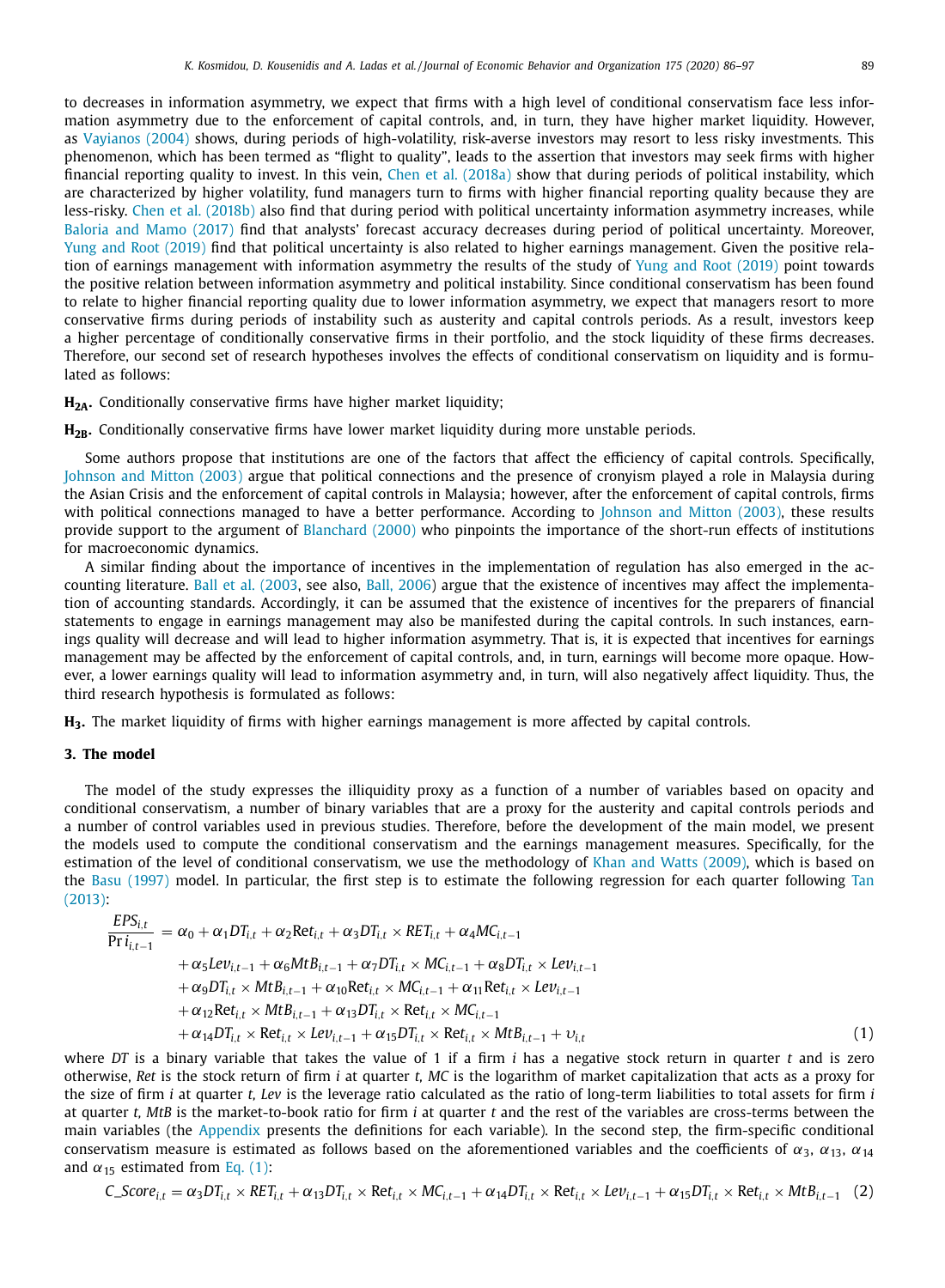<span id="page-4-0"></span>For the earnings management measure, we follow Leuz et al. [\(2003\)](#page-11-0) and estimate a cumulative earnings management proxy based on firms' *EM3* and *EM4* measures. Specifically, *EM3* is the ratio of the median of absolute accruals to absolute operating cash flows estimated quarterly, while *EM4* is the ratio of the frequency of small profits divided by the frequency of small losses for every quarter. A small loss is defined as a loss between [−0.01, 0], and a small profit is defined as a profit between [0, 0.01]. After the estimation of *EM3* and *EM4*, we rank the countries of the sample according to each measure and then estimate our *EM* measure as the mean of the ranks of *EM3* and *EM4*.

The main model of the study expresses the liquidity proxy as a function of *C\_Score, EM,* a binary variable denoted as *Austerity* that takes the value of 1 for Cyprus, Greece, Ireland, Italy, Portugal and Spain for the period that each country was forced to take austerity measures and is zero otherwise, a binary variable denoted as *Cap\_Controls* that takes the value of 1 for the period that Cyprus and Greece were under capital controls, the cross-terms of austerity and *Cap\_Control* with *C\_Score* and *EM* and a number of control variables that follow Chai et al. [\(2010\)](#page-10-0) and [Chordia](#page-10-0) et al. (2000). The model is as follows in algebraic terms:

$$
Lightity_{i,t} = \gamma_0 + \gamma_1 C\_Score_{i,t} + \gamma_2 EM_{i,t-1} + \gamma_3 Austerity_{i,t} + \gamma_4 Austerity_{i,t} \times C\_Score_{i,t} + \gamma_5 Austerity_{i,t} \times EM_{i,t} + \gamma_6 Cap\_Control_{i,t} + \gamma_7 Cap\_Control_{i,t} \times C\_Score_{i,t} + \gamma_8 Cap\_Control_{i,t} \times EM_{i,t} + \gamma_9 Trade\_Vol_{i,t} + \gamma_{10} StDev_{i,t} + \gamma_{11} Pri_{i,t} + \gamma_{12} ABSR_{i,t} + \gamma_{13} Beedles_{i,t} + \gamma_{14} Size_{i,t-1} + \gamma_{15} MTB_{i,t-1} + \gamma_{16} ROA_{i,t} + \varepsilon_{i,t}
$$
(3)

where *liquidity* is a proxy for liquidity following [Bekaert](#page-10-0) et al. (2007) and is calculated as the proportion of zero daily returns for firm *i* at quarter *t, Trade\_Vol* is the quarterly sum of daily trading volatility for firm *i* at quarter *t, StDev\_Ret* is the quarterly standard deviation of daily returns for firm *i* at quarter *t, Pri* is the closing quarterly stock price for firm *i* at quarter *t, ABSR* is the quarterly mean of the absolute daily stock returns for firm *i* at quarter *t*, Beedles is a proxy for thin trading developed by [Beedles](#page-10-0) et al. (1988; see also, Chai et al., [2010\)](#page-10-0), *Size* is the logarithm of market capitalization, *MtB* is the market to book ratio and *ROA* is the return on assets ratio. In order to avoid any multicollinearity effects, due to the presence of *Size* and *MtB* in Eq. [\(1\),](#page-3-0) we use them in a lagged form.

The second model aims at providing a deeper understanding of the relation among conditional conservatism, earnings management and liquidity. For the task at hand, we construct a binary variable that takes the value of 1 if a firm ranks in the lower 50% of the firms in a country by using the earnings management measure and is zero otherwise, and we estimate the following model:

$$
Lightity_{i,t} = \gamma_0 + \gamma_1 C\_Score_{i,t} + \gamma_2 Low\_EM_{i,t} + \gamma_3 Austerity_{i,t} + \gamma_4 Austerity_{i,t} \times C\_Score_{i,t} + \gamma_5 Austerity_{i,t} \times Low\_EM_{i,t} + \gamma_6 Austerity_{i,t} \times C\_Score_{i,t} \times Low\_EM_{i,t} + \gamma_7 C\_Score_{i,t} \times Low\_EM_{i,t} + \gamma_8 Cap\_Controls_{i,t} + \gamma_9 Cap\_Controls_{i,t} \times C\_Score_{i,t} + \gamma_{10} Cap\_Controls_{i,t} \times Low\_EM_{i,t} + \gamma_{11} Cap\_Controls_{i,t} \times C\_Score_{i,t} \times Low\_EM_{i,t} + \gamma_{12} Trade\_Vol_{i,t} + \gamma_{13} StDev_{i,t} + \gamma_{14} Pri_{i,t} + \gamma_{15} ABSR_{i,t} + \gamma_{16} Beedles_{i,t} + \gamma_{17} Size_{i,t-1} + \gamma_{18} MTB_{i,t-1} + \gamma_{19} ROA_{i,t} + \varepsilon_{i,t}
$$
\n(4)

where *LOW\_EM* is a binary variable that takes the value of 1 if a firm is in the lower 50% of the firms of a country based on the level of EM in a certain quarter and is zero otherwise. Moreover, we also use the *LOW\_VOL\_EM*, which is a binary variable that takes the value of 1 if a firm is in the lower 50% of the firms of a country based on the level of EM in a certain quarter and is zero otherwise and the lower 50% of the firms of a country based on the level of volatility in a certain quarter and is zero otherwise.

#### **4. The data**

The sample used in the data comes from the Compustat Global database for the period of 2005–2018. Two separate samples are used. The first sample has a daily frequency and is used to compute not only the liquidity variables (the quarterly percentage of nonzero daily stock returns and the quarterly percentage of non-negative daily stock returns) but also the standard deviation of stock returns, the cumulative trading volume, the closing price, the mean of the absolute stock return and the Beedles measure for each quarter. For this sample, following previous studies on liquidity, we exclude penny shares, which are defined as the shares that have a value of less than one euro [\(Galariotis](#page-10-0) and Giouvris, 2015). In addition, one of the key measures that we use, namely, the c-score, is also estimated without penny stocks (Khan and [Watts,](#page-10-0) 2009). However, we later relax this restriction by providing robustness checks without excluding penny stocks.

The second dataset is the main dataset of the study, which has a quarterly frequency and is used to estimate the main models. A number of filters was applied to this dataset. First, financial firms were excluded due to their different financial reporting practices. Moreover, firms with negative book values and observations that fall at the higher or lower 1% of the distribution of each continuous variable were deleted to avoid the effects of extremely poor financial performance and outliers, respectively. Last, following Khan and Watts [\(2009\),](#page-10-0) we exclude firms with a stock price of less than 1 euro, but as we note above, we exclude this filter in the robustness checks section. The final sample comprises 43,921 firm-quarterly observations from 1708 firms. The definitions of the variables are presented in the [Appendix.](#page-10-0)

Graphs 1–2 present the quarterly sum of trading volume for the two countries that implemented capital controls for three quarts prior and after the capital controls enforcement. The graphs present some preliminary evidence on the increase of trading volume of low volatility firms after the start of the capital controls period. [Table](#page-5-0) 1 presents the descriptive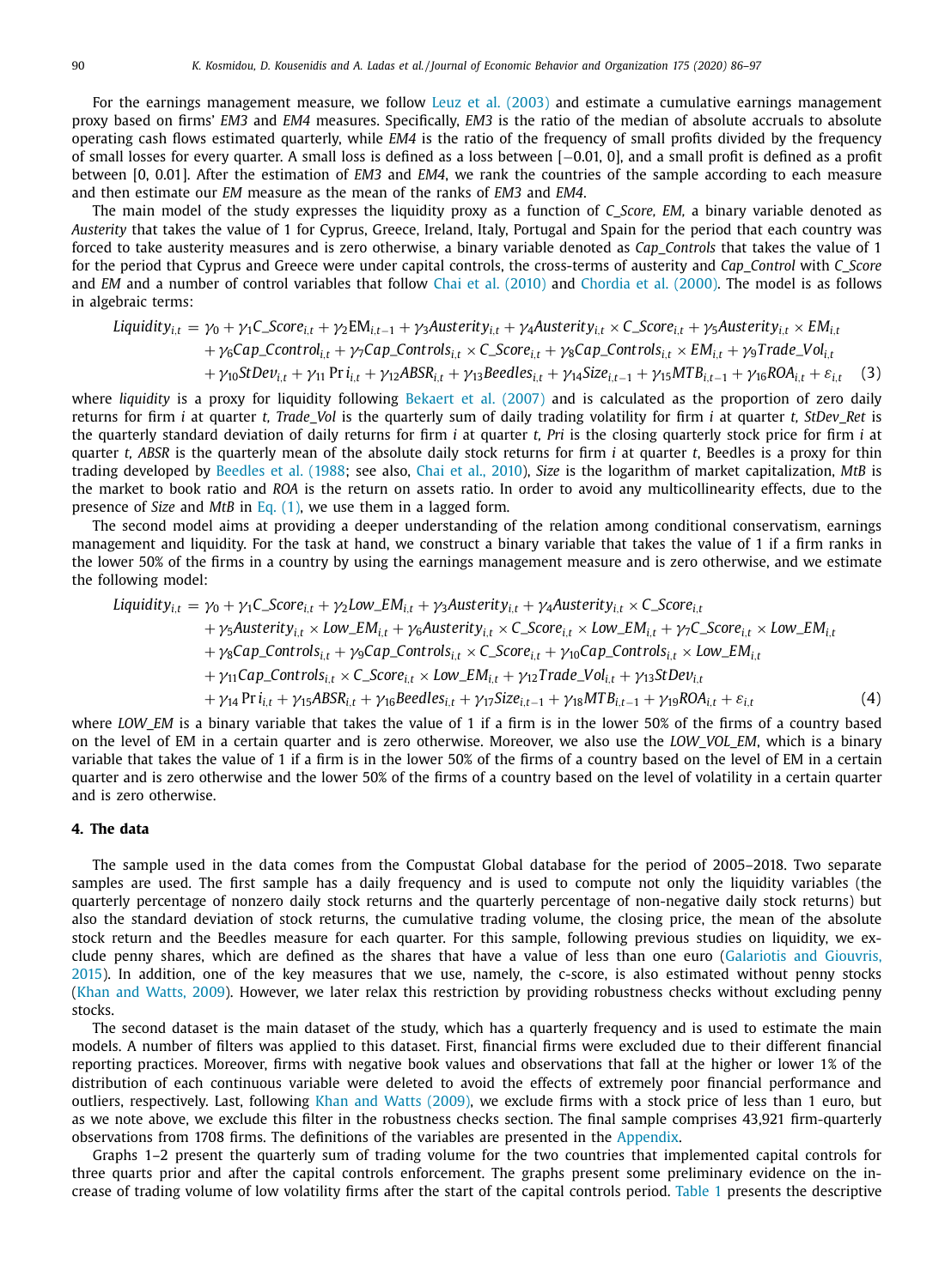<span id="page-5-0"></span>

| Table 1                 |  |
|-------------------------|--|
| Descriptive statistics. |  |

| Panel A: Whole sample                       |         |         |         |                |           |
|---------------------------------------------|---------|---------|---------|----------------|-----------|
|                                             | Mean    | Median  | Q1      | Q <sub>3</sub> | Std. Dev. |
| LIQUIDITY                                   | 0.83    | 0.91    | 0.74    | 0.94           | 0.19      |
| <b>C_SCORE</b>                              | 0.05    | 0.04    | $-0.01$ | 0.10           | 0.09      |
| EM                                          | 0.70    | 0.69    | 0.58    | 0.78           | 0.15      |
| TRADE_VOL                                   | 0.10    | 0.11    | $-2.18$ | 1.93           | 3.07      |
| <b>STDEV</b>                                | 0.18    | 0.16    | 0.12    | 0.23           | 0.08      |
| PRI                                         | 2.53    | 2.53    | 1.33    | 3.41           | 1.38      |
| ABSR                                        | 0.13    | 0.10    | 0.04    | 0.18           | 0.12      |
| <b>BEEDLES</b>                              | 0.29    | 0.00    | 0.00    | 0.98           | 0.42      |
| SIZE_Lag                                    | 5.68    | 5.47    | 3.76    | 6.68           | 2.05      |
| MTB_Lag                                     | 2.06    | 1.60    | 0.99    | 2.65           | 1.65      |
| <b>ROA</b>                                  | 0.01    | 0.01    | 0.00    | 0.02           | 0.02      |
| <b>AUSTERITY</b>                            | 0.06    | 0.00    | 0.00    | 0.00           | 0.23      |
| CAP_CONTROL                                 | 0.01    | 0.00    | 0.00    | 0.00           | 0.11      |
| Panel B: Only firms during opacity period   |         |         |         |                |           |
| <b>LIQUIDITY</b>                            | 0.77    | 0.86    | 0.55    | 0.94           | 0.24      |
| C_SCORE                                     | 0.05    | 0.05    | $-0.01$ | 0.13           | 0.10      |
| EM                                          | 0.64    | 0.64    | 0.55    | 0.71           | 0.11      |
| TRADE_VOL                                   | 0.50    | 0.40    | $-2.24$ | 2.41           | 3.01      |
| <b>STDEV</b>                                | 0.19    | 0.17    | 0.13    | 0.24           | 0.08      |
| PRI                                         | 1.47    | 1.35    | 0.57    | 2.10           | 0.99      |
| <b>ABSR</b>                                 | 0.13    | 0.09    | 0.04    | 0.18           | 0.11      |
| <b>BEEDLES</b>                              | 0.23    | 0.00    | 0.00    | 0.50           | 0.39      |
| SIZE_Lag                                    | 5.56    | 5.50    | 3.71    | 6.56           | 1.96      |
| MTB_Lag                                     | 1.43    | 1.02    | 0.63    | 1.75           | 1.26      |
| <b>ROA</b>                                  | 0.00    | 0.00    | $-0.01$ | 0.01           | 0.02      |
| CAP_CONTROL                                 | 0.20    | 0.00    | 0.00    | 1.00           | 0.40      |
| Panel C: Only firms during capital controls |         |         |         |                |           |
| LIQUIDITY                                   | 0.65    | 0.74    | 0.34    | 0.85           | 0.26      |
| C_SCORE                                     | 0.04    | 0.02    | $-0.02$ | 0.08           | 0.09      |
| EM                                          | 0.57    | 0.55    | 0.44    | 0.68           | 0.13      |
| TRADE_VOL                                   | $-1.04$ | $-1.06$ | $-3.55$ | 0.74           | 2.69      |
| <b>STDEV</b>                                | 0.17    | 0.16    | 0.12    | 0.22           | 0.08      |
| PRI                                         | 1.43    | 1.35    | 0.49    | 2.02           | 0.90      |
| ABSR                                        | 0.11    | 0.07    | 0.03    | 0.14           | 0.10      |
| <b>BEEDLES</b>                              | 0.23    | 0.00    | 0.00    | 0.50           | 0.39      |
| SIZE_Lag                                    | 4.87    | 4.65    | 3.42    | 5.89           | 1.74      |
| MTB_Lag                                     | 1.26    | 0.92    | 0.63    | 1.69           | 0.95      |
| <b>ROA</b>                                  | 0.01    | 0.01    | $-0.01$ | 0.01           | 0.01      |

*Notes:* The Sample comes from the Compustat Global database, covers the period 2005–2018 and includes quarterly data for all non-financial firms domiciled in the Eurozone Countries. Variables Definitions are provided in the [Appendix.](#page-10-0)

statistics of the main sample and is divided in three Panels. Panel A corresponds to the descriptive statistics by using the entire sample. As is shown, there are not large differences between the means and the medians for the continuous variables, which implies that extreme observations do not seem to affect the sample. Panels B and C present the descriptive statistics for the austerity and capital controls periods, respectively, for the affected countries. As expected, the liquidity variable decreases successively in the austerity and capital controls periods. In contrast, the level of conditional conservatism remains relatively stable, while the level of earnings management decreases in Panels B and C.

[Table](#page-6-0) 2 presents the correlation coefficients for the main variables. The results show that liquidity is related to most of the independent variables and that high correlations among the independent variables do not seem to exist, which implies no likely presence of multicollinearity. Regarding the sign of the correlation coefficients, liquidity is negatively correlated with conditional conservatism and positively related to earnings management. Since conditional conservatism has been found in previous studies to relate to lower information asymmetry and the cost of equity capital, one would expect a positive rather than a negative correlation coefficient. Cheng et al. [\(2018\)](#page-10-0) show that conditional conservatism is lower for the firms with more liquidity, and this result originates from the stock return generation process. To control for this issue, we include the quarterly cumulative volume as an independent variable, which as shown in [Table](#page-6-0) 2, has a negative correlation coefficient with conditional conservatism. Therefore, we expect that by controlling for the effects of trading volume, any incremental information of conditional conservatism for stock liquidity will be related mainly to conditional conservatism.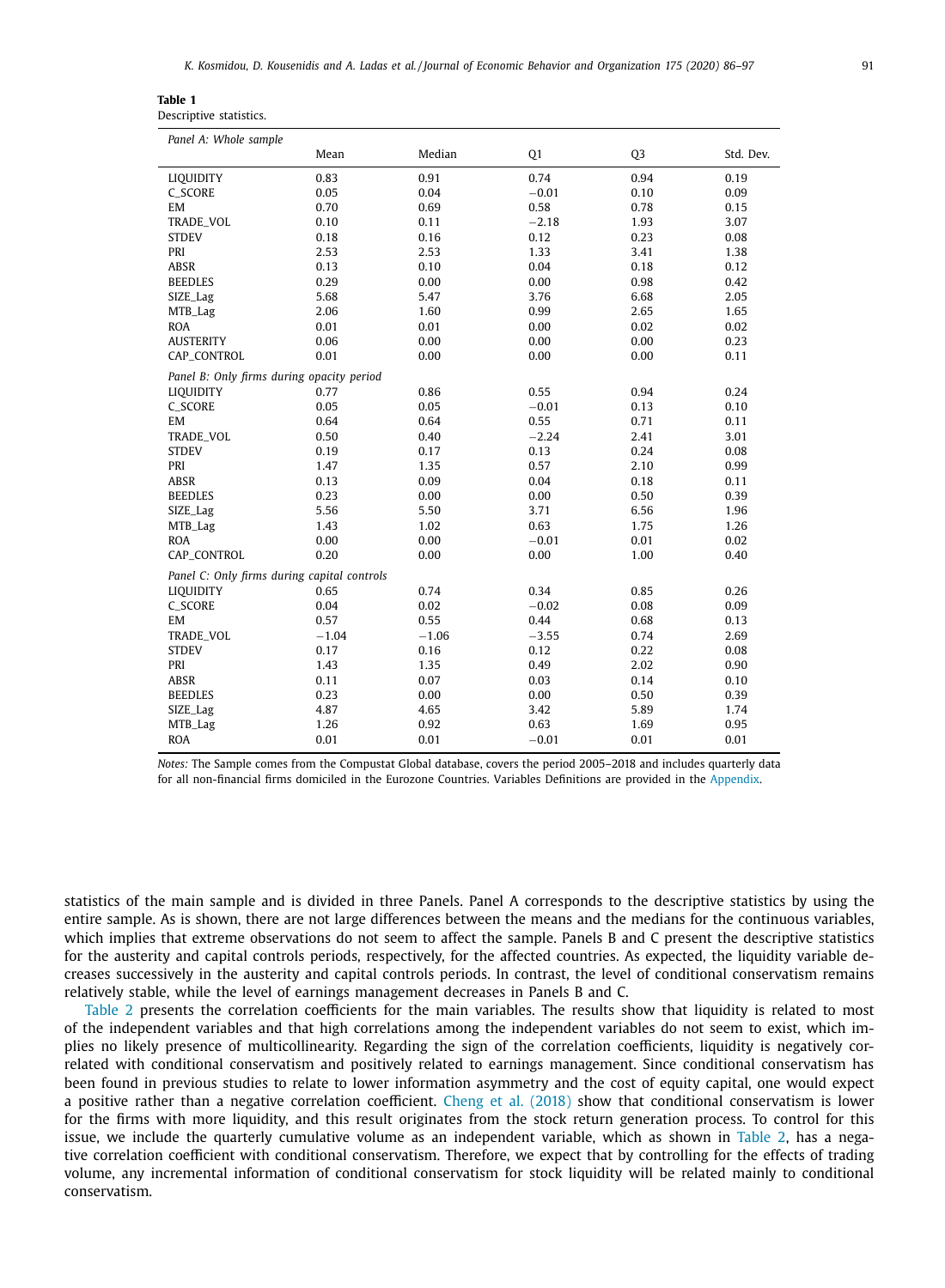<span id="page-6-0"></span>

|                 | 1.         | 2.         | 3.         | 4.         | 5.         | 6.         | 7.         | 8.                 | 9.         | 10.        | 11.        | 12.       | 13.  |
|-----------------|------------|------------|------------|------------|------------|------------|------------|--------------------|------------|------------|------------|-----------|------|
| 1. LIQUIDITY    | 1.00       |            |            |            |            |            |            |                    |            |            |            |           |      |
| 2. C SCORE      | $-0.16***$ | 1.00       |            |            |            |            |            |                    |            |            |            |           |      |
| 3. EM           | $0.04***$  | $-0.01$    | 1.00       |            |            |            |            |                    |            |            |            |           |      |
| 4. TRADE VOL    | $0.67***$  | $-0.21***$ | $0.09***$  | 1.00       |            |            |            |                    |            |            |            |           |      |
| 5. STDEV        | $-0.09***$ | $0.14***$  | 0.01       | $-0.04***$ | 1.00       |            |            |                    |            |            |            |           |      |
| 6. PRI          | $0.10***$  | $-0.18***$ | $-0.03***$ | $-0.17***$ | $-0.29***$ | 1.00       |            |                    |            |            |            |           |      |
| 7. ABSR         | $0.09***$  | $0.03***$  | $0.02***$  | $0.10***$  | $0.40***$  | $-0.09***$ | 1.00       |                    |            |            |            |           |      |
| 8. BEEDLES      | $-0.28***$ | $0.08***$  | $-0.06***$ | $-0.26***$ | $0.08***$  | $-0.09***$ | 0.00       | 1.00               |            |            |            |           |      |
| 9. SIZE_Lag     | $0.50***$  | $-0.34***$ | 0.01       | $0.64***$  | $-0.30***$ | $0.47***$  | $-0.07***$ | $-0.26***$ 1.00    |            |            |            |           |      |
| 10. MTB_Lag     | $0.17***$  | $-0.10***$ | $0.08***$  | $0.15***$  | $-0.06***$ | $0.18***$  | $-0.02***$ | $-0.04***$         | $0.24***$  | 1.00       |            |           |      |
| 11. ROA         | $0.09***$  | $-0.09***$ | $0.02***$  | $0.03***$  | $-0.21***$ | $0.25***$  | $-0.07***$ | $-0.08***$ 0.19*** |            | $0.17***$  | 1.00       |           |      |
| 12. AUSTERITY   | $-0.08***$ | $0.02***$  | $-0.09***$ | $0.03***$  | $0.03***$  | $-0.19***$ | 0.00       | $-0.03***$         | $-0.01***$ | $-0.09***$ | $-0.03***$ | 1.00      |      |
| 13. CAP CONTROL | $-0.10***$ | $-0.01**$  | $-0.09***$ | $-0.04***$ | 0.00       | $-0.09***$ | $-0.02***$ | $-0.02***$         | $-0.04***$ | $-0.05***$ | 0.01       | $0.44***$ | 1.00 |
|                 |            |            |            |            |            |            |            |                    |            |            |            |           |      |

*Notes:* The Sample comes from the Compustat Global database, covers the period 2005–2018 and includes quarterly data for all non-financial firms domiciled in the Eurozone Countries. Variables Definitions are provided in the [Appendix.](#page-10-0) Variables Definitions are provided in the [Appendix.](#page-10-0) <sup>∗</sup>, ∗∗ and ∗∗∗ indicate significance at the 10%, 5% and 1% level of significance respectively.

#### **Table 3**

Effects of conditional conservatism and earnings management on percentage of non-zero returns (Liquidity), controlling for austerity and capital controls periods excluding penny stocks.

|                     | Coef       | t-stat  | p-value |
|---------------------|------------|---------|---------|
| <b>INTERCEPT</b>    | $0.85***$  | 30.21   | 0.00    |
| <b>C_SCORE</b>      | $0.02***$  | 3.15    | 0.00    |
| EM                  | $-0.02***$ | $-4.26$ | 0.00    |
| <b>AUSTERITY</b>    | $-0.04$    | $-1.27$ | 0.20    |
| AUSTERITYxC_SCORE   | $-0.09***$ | $-2.63$ | 0.01    |
| <b>AUSTERITYXEM</b> | 0.06       | 1.67    | 0.10    |
| CAP_CONTROL         | 0.02       | 0.49    | 0.62    |
| CAP_CONTROLxC_SCORE | $-0.24**$  | $-2.33$ | 0.02    |
| CAP_CONTROLxEM      | $-0.11*$   | $-1.93$ | 0.05    |
| TRADE_VOL           | $0.05***$  | 14.56   | 0.00    |
| <b>STDEV</b>        | $-0.10***$ | $-3.12$ | 0.00    |
| PRI                 | $0.04***$  | 6.59    | 0.00    |
| ABSR                | $0.06***$  | 5.99    | 0.00    |
| <b>BEEDLES</b>      | $-0.04***$ | $-5.25$ | 0.00    |
| SIZE_Lag            | $-0.02***$ | $-3.49$ | 0.00    |
| MTB_Lag             | $0.00***$  | 3.15    | 0.00    |
| <b>ROA</b>          | $0.19**$   | 2.46    | 0.01    |
| Adjusted $R^2$      | 0.57       |         |         |
| Obs.                | 43,921     |         |         |
| Firms               | 1,708      |         |         |

*Notes:* The Sample comes from the Compustat Global database, covers the period 2005–2018 and includes quarterly data for all non-financial firms domiciled in the Eurozone Countries. The equation is estimated using country and period fixed effects as well as robust standard errors. Variables Definitions are provided in the [Appendix.](#page-10-0) \*, \*\* and \*\*\* indicate significance at the 10%, 5% and 1% level of significance respectively.

# **5. The results**

#### *5.1. Main results*

Table 3 presents the results of the estimation of Eq.  $(3)$ . First, most of the coefficients of the control variables have the expected signs. Specifically, in agreement with Chai et al. [\(2010\),](#page-10-0) the trading volume (*TRADE\_VOL*), the stock price (*PRI*) and the absolute stock return (*ABSR*) are positive and significant, while the standard deviation of daily returns (*STDEV*) and the [Beedles](#page-10-0) et al. (1988) measure (*BEEDLES*) are negative and significant. Moreover, regarding the set of firm characteristics, firm size (in a lagged form) is negatively related to liquidity, while the market-to-book (in a lagged form) and the return on assets ratios are found to positively relate to liquidity.

More interestingly, the proxy for conditional conservatism is positively related to liquidity (*C\_SCORE*) and is statistically significant at the 1% level of significance. This result offers support for the contention that conditional conservatism, likely through the reduction of information asymmetry, is positively related to liquidity and is in agreement with research hypothesis  $H<sub>2A</sub>$ . In addition, the austerity and capital controls intercept dummies are insignificant, which indicates that any changes of stock liquidity during the enforcement of austerity measures or capital controls were related to specific characteristics and do not support research hypotheses  $H_{1A}$ ,  $H_{1B}$  and  $H_{1C}$ .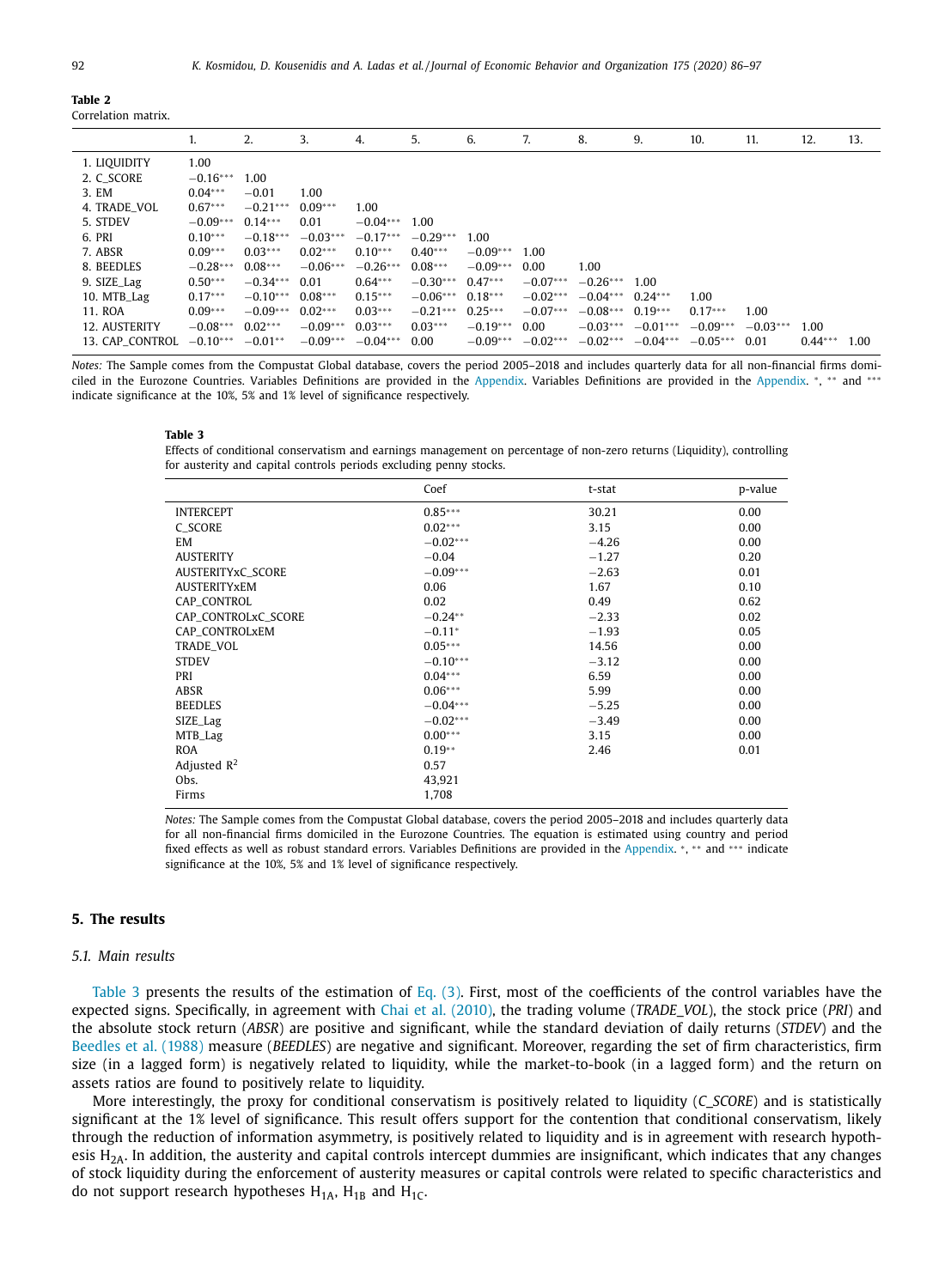#### **Table 4**

Effects of conditional conservatism and earnings management on the percentage of non-negative stock returns, controlling for austerity and capital controls periods excluding Penny stocks.

|                            | Coef       | $t$ -stat | p-value |
|----------------------------|------------|-----------|---------|
| <b>INTERCEPT</b>           | $0.56***$  | 37.89     | 0.00    |
| C_SCORE                    | $-0.04***$ | $-6.31$   | 0.00    |
| EM                         | $0.01*$    | 1.75      | 0.08    |
| <b>AUSTERITY</b>           | $0.03*$    | 1.84      | 0.07    |
| AUSTERITYxC_SCORE          | $0.08***$  | 3.62      | 0.00    |
| <b>AUSTERITYXEM</b>        | $-0.05*$   | $-1.92$   | 0.05    |
| <b>CAP CONTROL</b>         | 0.02       | 0.85      | 0.40    |
| <b>CAP CONTROLXC SCORE</b> | $0.17**$   | 2.44      | 0.01    |
| CAP_CONTROLxEM             | 0.04       | 1.22      | 0.22    |
| TRADE_VOL                  | $-0.02***$ | $-13.69$  | 0.00    |
| <b>STDEV</b>               | $-0.04**$  | $-2.04$   | 0.04    |
| PRI                        | $-0.01***$ | $-3.47$   | 0.00    |
| ABSR                       | $0.04***$  | 6.36      | 0.00    |
| <b>BEEDLES</b>             | $0.02***$  | 4.66      | 0.00    |
| <b>SIZE</b>                | $0.01***$  | 2.77      | 0.01    |
| <b>MTB</b>                 | $0.00***$  | $-5.62$   | 0.00    |
| <b>ROA</b>                 | $0.25***$  | 5.37      | 0.00    |
| Adjusted $R^2$             | 0.42       |           |         |
| Obs.                       | 43,921     |           |         |
| Firms                      | 1,708      |           |         |

*Notes:* The Sample comes from the Compustat Global database, covers the period 2005–2018 and includes quarterly data for all non-financial firms domiciled in the Eurozone Countries. The equation is estimated using country and period fixed effects as well as robust standard errors. Variables Definitions are provided in the [Appendix.](#page-10-0) <sup>∗</sup>, ∗∗ and ∗∗∗ indicate significance at the 10%, 5% and 1% level of significance, respectively.

We then move to the variables of interest regarding financial reporting quality, namely, conservatism (*C\_SCORE*) and earnings management (*EM*), during the austerity and capital controls periods. The coefficient of the cross-term between austerity and conditional conservatism (*AUSTERITYxC\_SCORE*) is negative and significant, while the cross-term of austerity and earnings management (*AUSTERITYxEM*) is marginally insignificant. Moreover, the respective coefficient of conditional conservatism for capital controls (*CAP\_CONTROLxC\_SCORE*) is also negative and significant, which supports research hypotheses H2B, while the coefficient of the cross-term between earnings management and capital controls (*CAP\_CONTROLxEM*) is negative and significant, which supports research hypothesis H<sub>3</sub>. These results cumulatively show that more conservative firms or firms with higher earnings management have lower stock liquidity during more volatile periods. As discussed in [Section](#page-2-0) 2, the negative relation between conservatism and liquidity may indicate that more conservative firms have fewer liquid stocks that are being kept in the portfolios of more risk-averse investors during periods of instability and likely indicates a "flight to quality" phenomenon.

To further examine this possibility, we assert that if the relation between conditional conservatism and liquidity is due to the "flight to quality" phenomenon, then firms with a high conservatism level may have stock returns that are non-negative. That is, if investors resort to highly conservative firms as a safe haven during more volatile periods, then their stock return should not be negative because it is being kept in investors' portfolios. The assertion is that highly conservatism firms present better investment opportunities due to their higher financial reporting quality. To examine this possibility, we re-estimate [Eq.](#page-4-0)  $(3)$  and substitute the percentage of nonzero returns with the percentage of non-negative returns. When this variable is higher, the likelihood that investors sell the stock is lower. The results are presented in Table 4. As is depicted, the coefficient of the *C-SCORE* variable is now negative and significant, while the coefficients of the cross-term for the more volatile periods (*AUSTERITYxC\_SCORE* and *CAP\_CONTROLxC\_SCORE*) are positive and significant. This is a direct indication that firms with higher financial reporting quality have less negative stock returns during the austerity and capital controls periods likely because they act as safe havens. Moreover, this effect becomes stronger during the capital controls period as indicated by the positive and significant coefficient of the relevant cross-term.

Next, we estimate Eq. [\(4\),](#page-4-0) which incorporates a set of intercept and slope dummies, to examine the effects of low earnings management and to observe if some of the above effects are attenuated in this instance. The results are reported in [Table](#page-8-0) 5 and show that the coefficient of conditional conservatism during the capital controls period (*CAP\_CONTROLxC\_SCORE*) is now insignificant, while the triple interaction term that considers the low earnings management level (*CAP\_CONTROLxC\_SCORExHIGH\_EM*) has a negative and significant coefficient. Given the negative relation between conditional conservatism and liquidity due to the "flight to quality" phenomenon, these results imply that for conservatism to act as a positive financial reporting attribute, it is critical for the firm to have a low earnings management level.

As a final illustration, we estimate a variant of [Eq.](#page-4-0)  $(4)$  to examine the contemporaneous effects of low volatility and low earnings management on the relation between non-negative returns and conditional conservatism. The results are tabulated in [Table](#page-8-0) 6 and reveal that the level of conservatism is positively related to the percentage of non-negative returns condi-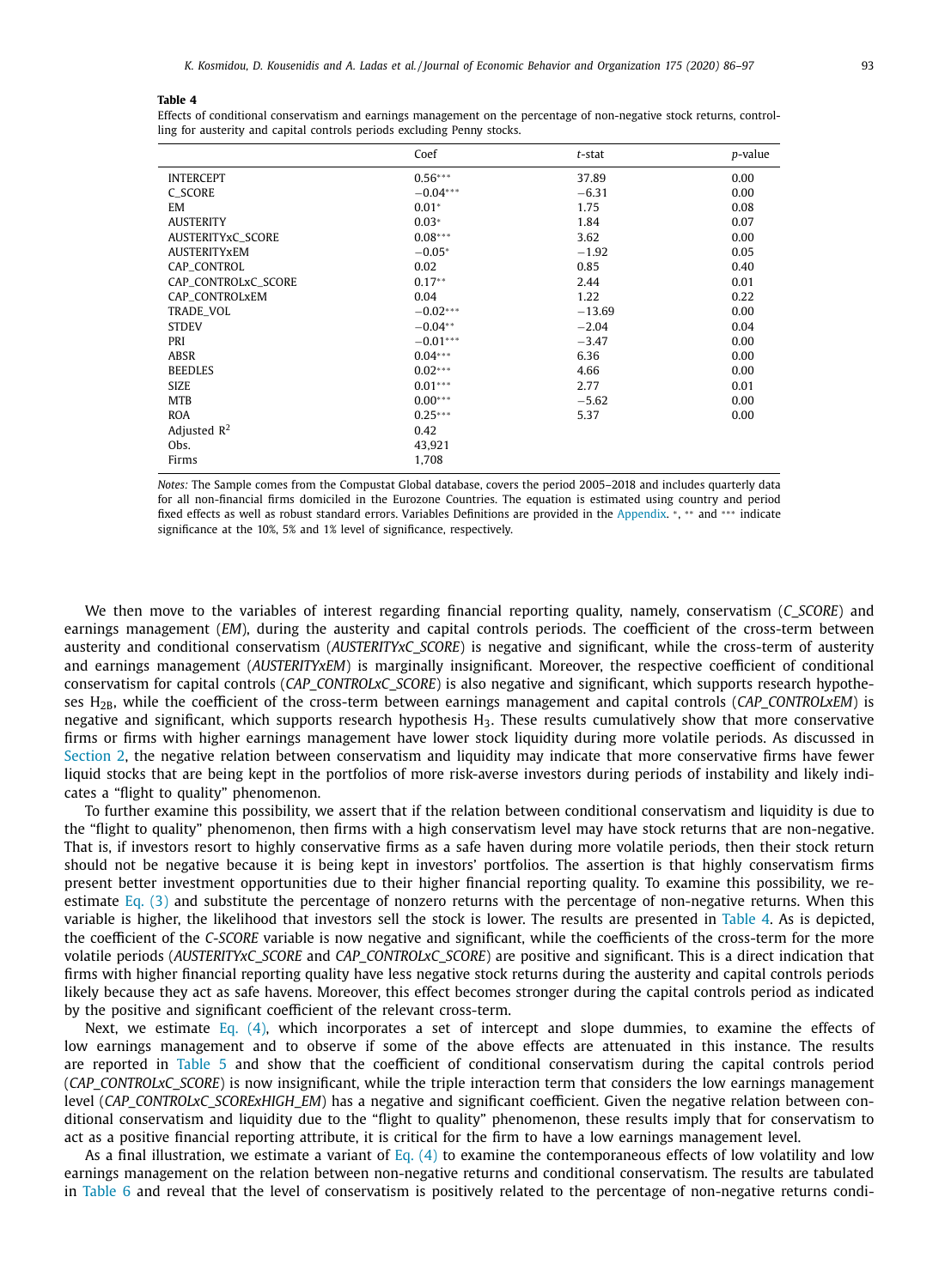# <span id="page-8-0"></span>**Table 5**

 $\overline{a}$ 

Effects of conditional conservatism and low earnings management on the percentage of non-zero returns (Liquidity), controlling for austerity and capital controls periods.

|                            | Coef       | $t$ -stat | p-value |
|----------------------------|------------|-----------|---------|
| <b>INTERCEPT</b>           | $0.83***$  | 29.67     | 0.00    |
| C SCORE                    | $0.04***$  | 3.92      | 0.00    |
| LOW EM                     | $0.01***$  | 7.00      | 0.00    |
| <b>AUSTERITY</b>           | $0.02**$   | 2.18      | 0.03    |
| AUSTERITYxC_SCORE          | $-0.04$    | $-0.68$   | 0.49    |
| <b>AUSTERITYXLOW EM</b>    | $-0.01*$   | $-1.96$   | 0.05    |
| AUSTERITYxC_SCORExLOW_EM   | $-0.05$    | $-0.64$   | 0.52    |
| C_SCORExLOW_EM             | $-0.04***$ | $-2.68$   | 0.01    |
| CAP_CONTROL                | $-0.05**$  | $-2.56$   | 0.01    |
| CAP_CONTROLxC_SCORE        | 0.00       | 0.02      | 0.98    |
| CAP_CONTROLxLOW_EM         | 0.01       | 0.39      | 0.70    |
| CAP_CONTROLxC_SCORExLOW_EM | $-0.33*$   | $-1.79$   | 0.07    |
| TRADE_VOL                  | $0.05***$  | 14.56     | 0.00    |
| <b>STDEV</b>               | $-0.10***$ | $-3.12$   | 0.00    |
| PRI                        | $0.04***$  | 6.58      | 0.00    |
| ABSR                       | $0.06***$  | 6.01      | 0.00    |
| <b>BEEDLES</b>             | $-0.04***$ | $-5.25$   | 0.00    |
| <b>SIZE</b>                | $-0.02***$ | $-3.47$   | 0.00    |
| <b>MTB</b>                 | $0.00***$  | 3.16      | 0.00    |
| <b>ROA</b>                 | $0.19**$   | 2.44      | 0.01    |
| Adjusted $R^2$             | 0.57       |           |         |
| Obs.                       | 43,921     |           |         |
| Firms                      | 1,708      |           |         |

*Notes:* The Sample comes from the Compustat Global database, covers the period 2005–2018 and includes quarterly data for all non-financial firms domiciled in the Eurozone Countries. The equation is estimated using country and period fixed effects as well as robust standard errors. Variables Definitions are provided in the [Appendix.](#page-10-0) \*, \*\* and \*\*\* indicate significance at the 10%, 5% and 1% level of significance respectively.

#### **Table 6**

í.

Effects of conditional conservatism, low earnings management and low volatility on percentage of non-negative stock returns, controlling for austerity and capital controls periods excluding Penny stocks.

|                                | Coef       | $t$ -stat | p-value |
|--------------------------------|------------|-----------|---------|
| <b>INTERCEPT</b>               | $0.56***$  | 38.64     | 0.00    |
| C SCORE                        | $-0.04***$ | $-5.70$   | 0.00    |
| LOW_VOL_EM                     | 0.00       | $-1.30$   | 0.19    |
| C_SCOREDUMxLOW_VOL_EM          | 0.01       | 0.52      | 0.61    |
| <b>AUSTERITY</b>               | 0.00       | $-0.78$   | 0.44    |
| AUSTERITYxC_SCORE              | $0.08***$  | 3.11      | 0.00    |
| AUSTERITYxLOW_VOL_EM           | $0.02**$   | 2.44      | 0.01    |
| AUSTERITYxC_SCORExLOW_VOL_EM   | 0.01       | 0.18      | 0.86    |
| CAP_CONTROL                    | $0.05***$  | 5.15      | 0.00    |
| CAP CONTROLxC SCORE            | 0.05       | 0.64      | 0.52    |
| CAP_CONTROLxLOW_VOL_EM         | $-0.02$    | $-1.57$   | 0.12    |
| CAP_CONTROLxC_SCORExLOW_VOL_EM | $0.26**$   | 2.16      | 0.03    |
| <b>TRADE VOL</b>               | $-0.02***$ | $-13.70$  | 0.00    |
| <b>STDEV</b>                   | $-0.04**$  | $-2.04$   | 0.04    |
| PRI                            | $-0.01***$ | $-3.47$   | 0.00    |
| <b>ABSR</b>                    | $0.04***$  | 6.34      | 0.00    |
| <b>BEEDLES</b>                 | $0.02***$  | 4.65      | 0.00    |
| <b>SIZE</b>                    | $0.01***$  | 2.78      | 0.01    |
| <b>MTB</b>                     | $0.00***$  | $-5.66$   | 0.00    |
| <b>ROA</b>                     | $0.25***$  | 5.41      | 0.00    |
| Adjusted $R^2$                 | 0.42       |           |         |
| Obs.                           | 43,921     |           |         |
| Firms                          | 1,708      |           |         |

*Notes:* The Sample comes from the Compustat Global database, covers the period 2005–2018 and includes quarterly data for all non-financial firms domiciled in the Eurozone Countries. The equation is estimated using country and period fixed effects as well as robust standard errors. Variables Definitions are provided in the [Appendix.](#page-10-0) <sup>∗</sup>, ∗∗ and ∗∗∗ indicate significance at the 10%, 5% and 1% level of significance respectively.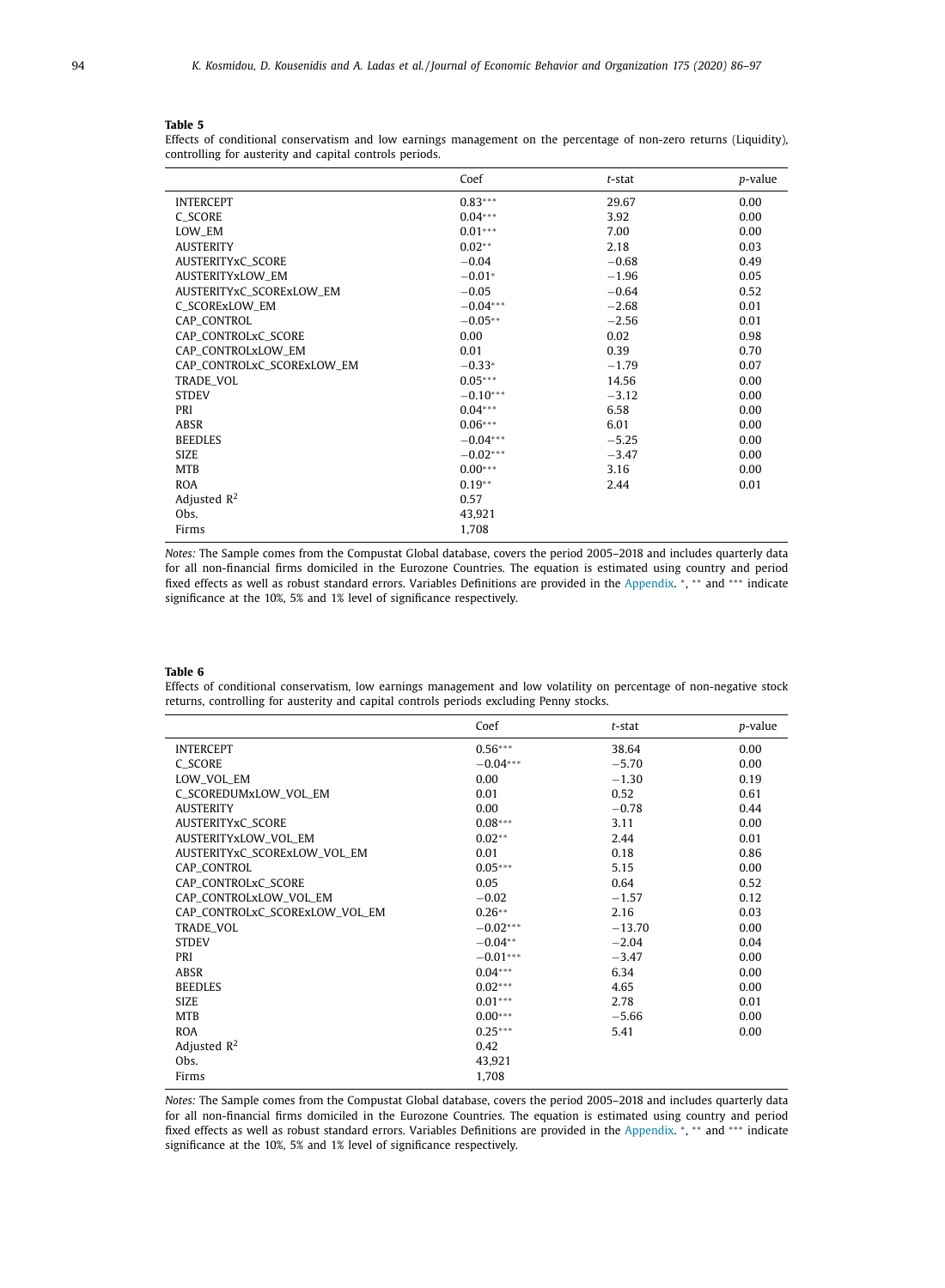#### <span id="page-9-0"></span>**Table 7**

Effects of conditional conservatism and earnings management on the percentage of non-zero returns (Liquidity), controlling for austerity and capital controls periods for all firms.

|                     | Coef       | $t$ -stat | p-value |
|---------------------|------------|-----------|---------|
| <b>INTERCEPT</b>    | $0.82***$  | 29.67     | 0.00    |
| C SCORE             | $0.03***$  | 3.69      | 0.00    |
| EM                  | $-0.02***$ | $-4.64$   | 0.00    |
| <b>AUSTERITY</b>    | $-0.03$    | $-1.05$   | 0.29    |
| AUSTERITYxC_SCORE   | $-0.07***$ | $-2.69$   | 0.01    |
| <b>AUSTERITYXEM</b> | 0.06       | 1.66      | 0.10    |
| CAP_CONTROL         | $-0.01$    | $-0.52$   | 0.60    |
| CAP_CONTROLxC_SCORE | $-0.08$    | $-1.45$   | 0.15    |
| CAP_CONTROLxEM      | $-0.04$    | $-0.91$   | 0.36    |
| TRADE_VOL           | $0.05***$  | 17.17     | 0.00    |
| <b>STDEV</b>        | $-0.11***$ | $-4.89$   | 0.00    |
| PRI                 | $0.05***$  | 9.91      | 0.00    |
| ABSR                | $0.05***$  | 5.54      | 0.00    |
| <b>BEEDLES</b>      | $-0.03***$ | $-5.07$   | 0.00    |
| <b>SIZE</b>         | $-0.02***$ | $-4.08$   | 0.00    |
| <b>MTB</b>          | $0.00***$  | 2.61      | 0.01    |
| <b>ROA</b>          | $0.22***$  | 2.92      | 0.00    |
| Adjusted $R^2$      | 0.62       |           |         |
| Obs.                | 51,704     |           |         |
| Firms               | 1,834      |           |         |

*Notes:* The Sample comes from the Compustat Global database, covers the period 2005–2018 and includes quarterly data for all non-financial firms domiciled in the Eurozone Countries. The equation is estimated using country and period fixed effects as well as robust standard errors. Variables Definitions are provided in the [Appendix.](#page-10-0) <sup>∗</sup>, ∗∗ and ∗∗∗ indicate significance at the 10%, 5% and 1% level of significance respectively.

tional on the low level of volatility and earnings management, which again implies the presence of the "flight to quality phenomenon".

#### *5.2. Robustness checks*

We run a number of robustness checks (not reported but available on request) to ensure that our results are not sensitive to changes in the research methodology (not reported but available on request). First, we estimate the models by using the lags of conditional conservatism and the opacity proxies to address any issues of endogeneity between liquidity and these variables. The results are robust to this alternative specification. Moreover, we relax the exclusion of penny stocks, and the results are provided in Table 7. As is shown the main results regarding the conservatism hold, however, the coefficient of the cross-term of capital controls and conservatism is insignificant.

### **6. Conclusions**

The present study examines the regulation on capital flows and specifically the effects on stock liquidity. The sample used comes from firms domiciled in the Eurozone countries and thus includes countries that were under austerity measures (Cyprus, Greece, Ireland, Italy, Portugal and Spain) or capital controls (Cyprus and Greece). The variable under consideration is stock liquidity due to the role that this variable has in summarizing information for the well-being of a firm and its ability to predict growth and productivity (Levine and [Zervos,](#page-11-0) 1998b) and to reflect decreases in information asymmetry (through higher quality financial disclosures; [Graham](#page-10-0) et al., 2005) and the cost of equity capital [\(Butler](#page-10-0) et al., 2005). Moreover, liquidity is directly affected by restrictions in capital flows. We assert that financial reporting quality, as measured by higher conditional conservatism and lower earnings management, acts as a barrier against the negative effects of capital controls.

The methodological path of the study consists of several models that express liquidity as a function of conditional conservatism and earnings management, which act as proxies for information asymmetry and a number of control variables that have been found to relate to liquidity. The results reveal a positive relation between conditional conservatism and liquidity, while earnings management seems to have a negative relation to liquidity. However, conditionally conservative firms tend to have lower liquidity during the austerity and especially capital controls periods. We assert that the lower liquidity of conservative firms during these volatile periods is a manifestation of the "flight to quality" phenomenon, where firms of higher financial reporting quality (firms with higher conditional conservatism levels) are considered to be a final resort for investors during a volatile period. We test this assumption by showing that these conditionally conservative firms with low liquidity are simultaneously firms with a low volatility of stock returns. However, we also have some evidence that the beneficial role of conditional conservatism under capital controls is conditional on the presence of low earnings management.

In response to our research questions, our results imply that caution should be exercised before imposing capital controls even as a final action against a financial crisis. Specifically, capital controls seem to affect the information asymmetry in firms, and as a result, liquidity decreases, which leads to additional problems. However, financial reporting quality, especially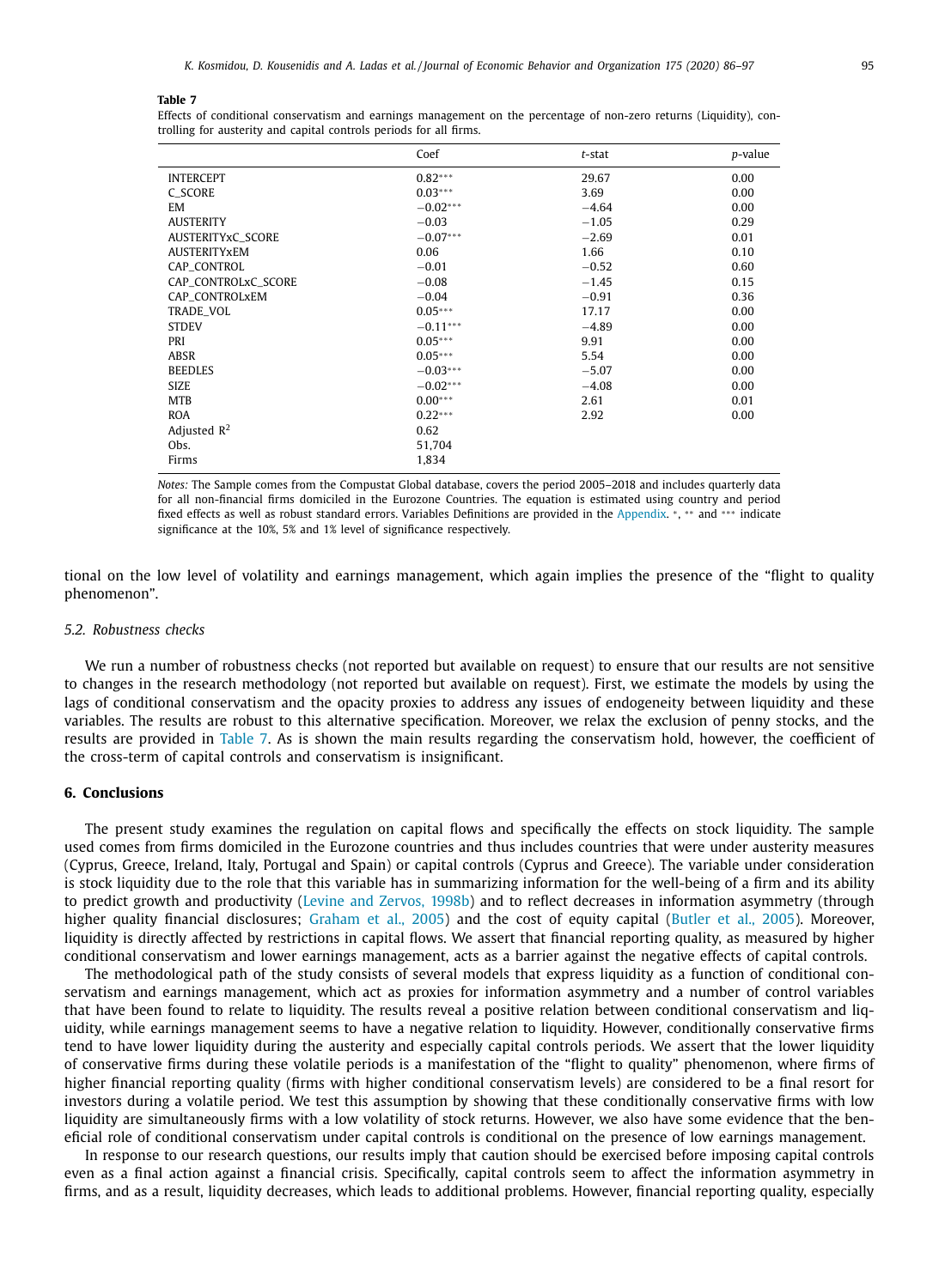<span id="page-10-0"></span>in the role of conditional conservatism, is a determinant that may be sought by investors to limit the effects of the crisis and underlining the presence of the "flight to quality" phenomenon.

This study should be useful to regulators, academics and practitioners since it is one of the first studies on the effects of capital controls on firms in the Eurozone countries and provides evidence of the role of financial reporting quality during capital controls. The empirical implications of the study should be particularly useful for regulators, due to showing that capital controls may increase information asymmetry and therefore any decision on their use as final measure of defense should take into consideration these likely effects. One possible future extension would be to consider the enforcement of capital controls in Asian countries (such as Malaysia) to compare their aftermath on the firms and the role of financial reporting quality.

#### **Appendix. Variables' definitions**

| Variable         | Definition                                                                                                                                                                                                                                                                                             |
|------------------|--------------------------------------------------------------------------------------------------------------------------------------------------------------------------------------------------------------------------------------------------------------------------------------------------------|
| <b>LIQUIDITY</b> | A proxy for illiquidity following Bekaert et al. (2007) calculated as the quarterly proportion of zero daily returns.                                                                                                                                                                                  |
| C SCORE          | The firm-specific conditional conservatism score of Khan and Watts (2009).                                                                                                                                                                                                                             |
| <b>EM</b>        | The earnings management measure of Leuz et al. (2003) calculated based on their EM3 and EM4 measures.                                                                                                                                                                                                  |
| LOW EM           | A binary variable that takes the value of 1 for firms domiciled in a specific country and in a specific quarter that are in the<br>lower 50% ranked on the earnings management measure of this country and zero otherwise.                                                                             |
| LOW VOL EM       | A binary variable that takes the value of 1 if a firm is in the lower 50% of the firms of a country based on the level of EM in a<br>certain quarter and is zero otherwise and the lower 50% of the firms of a country based on the level of volatility in a certain<br>quarter and is zero otherwise. |
| TRADE VOL        | The logarithm of the quarterly sum of the daily trading volume.                                                                                                                                                                                                                                        |
| <b>STDEV</b>     | The quarterly standard deviation of daily returns.                                                                                                                                                                                                                                                     |
| PRI              | The logarithm of the closing stock price in every quarter.                                                                                                                                                                                                                                             |
| ABSR             | The quarterly mean of the absolute value of the daily stock returns.                                                                                                                                                                                                                                   |
| <b>BEEDLES</b>   | A proxy for thin trading developed by Beedles et al. (1988, see also Chai et al., 2010) and calculated as $\{100-(100/(n-1))\}/100$ ,<br>where n is the difference between the last trading day of the quarter and the last day with a stock price.                                                    |
| SIZE_Lag         | The logarithm of market capitalization at the beginning of each quarter.                                                                                                                                                                                                                               |
| MTB_Lag          | The Market-to-Book ratio at the beginning of each quarter.                                                                                                                                                                                                                                             |
| ROA              | The quarterly Return on Assets ratio.                                                                                                                                                                                                                                                                  |
| <b>AUSTERITY</b> | A dummy variable that takes the value of 1 during the period that a country imposed austerity measures (Cyprus, Greece,<br>Ireland, Italy, Portugal and Spain) and zero otherwise.                                                                                                                     |
| CAP CONTROL      | A dummy variable that takes the value of 1 during the period that a country imposed capital controls (Greece and Cyprus) and<br>zero otherwise.                                                                                                                                                        |

# **References**

Balakrishnan, K., Vashishtha, R., Verrecchia, R.E. (2015). Equity market liberalization and cost of capital: evidence from an implied cost of capital approach. Available at SSRN: [http://ssrn.com/abstract=2399604.](http://ssrn.com/abstract=2399604)

[Ball,](http://refhub.elsevier.com/S0167-2681(20)30120-7/sbref0001) R., 2006. [International](http://refhub.elsevier.com/S0167-2681(20)30120-7/sbref0001) Financial Reporting Standards (IFRS): pros and cons for investors. Account. Bus. Res. 36 (sup1), 5–27.

[Ball,](http://refhub.elsevier.com/S0167-2681(20)30120-7/sbref0002) R., [Robin,](http://refhub.elsevier.com/S0167-2681(20)30120-7/sbref0002) A., [Wu,](http://refhub.elsevier.com/S0167-2681(20)30120-7/sbref0002) J.S., 2003. Incentives versus standards: properties of [accounting](http://refhub.elsevier.com/S0167-2681(20)30120-7/sbref0002) income in four East Asian countries. J. Account. Econ. 36 (1), 235-270. [Ball,](http://refhub.elsevier.com/S0167-2681(20)30120-7/sbref0003) R., [Shivakumar,](http://refhub.elsevier.com/S0167-2681(20)30120-7/sbref0003) L., 2008. Earnings quality at initial public [offerings.](http://refhub.elsevier.com/S0167-2681(20)30120-7/sbref0003) J. Account. Econ. 45 (2–3), 324–349.

Baloria, V.P., & Mamo, K. (2017). Policy uncertainty and analyst performance. Available at SSRN: [https://ssrn.com/abstract=2533049.](https://ssrn.com/abstract=2533049)

[Basu,](http://refhub.elsevier.com/S0167-2681(20)30120-7/sbref0004) S., 1997. The [conservatism](http://refhub.elsevier.com/S0167-2681(20)30120-7/sbref0004) principle and the asymmetric timeliness of earnings. J. Account. Econ. 24, 3–37.

[Beedles,](http://refhub.elsevier.com/S0167-2681(20)30120-7/sbref0005) W., [Dodd,](http://refhub.elsevier.com/S0167-2681(20)30120-7/sbref0005) P., [Officer,](http://refhub.elsevier.com/S0167-2681(20)30120-7/sbref0005) R.R., 1988. [Regularities](http://refhub.elsevier.com/S0167-2681(20)30120-7/sbref0005) in Australian share returns. Aust. J. Manag. 13 (1), 1–29.

[Bekaert,](http://refhub.elsevier.com/S0167-2681(20)30120-7/sbref0006) G., [Harvey,](http://refhub.elsevier.com/S0167-2681(20)30120-7/sbref0006) C.R., [Lundblad,](http://refhub.elsevier.com/S0167-2681(20)30120-7/sbref0006) C., 2007. Liquidity and expected returns: lessons from emerging markets. Rev. Financ. Stud. 20 (6), [1783–1831.](http://refhub.elsevier.com/S0167-2681(20)30120-7/sbref0006)

[Bhagwati,](http://refhub.elsevier.com/S0167-2681(20)30120-7/sbref0007) J., 1998. The capital myth: the [difference](http://refhub.elsevier.com/S0167-2681(20)30120-7/sbref0007) between trade in widgets and dollars. Foreign Aff. 77 (3), 7-12.

[Blanchard,](http://refhub.elsevier.com/S0167-2681(20)30120-7/sbref0008) O., 2000. What do we know about [macroeconomics](http://refhub.elsevier.com/S0167-2681(20)30120-7/sbref0008) that Fisher and Wicksell did not? Q. J. Econ. 115, 1375–1410.

[Butler,](http://refhub.elsevier.com/S0167-2681(20)30120-7/sbref0009) A.W., [Grullon,](http://refhub.elsevier.com/S0167-2681(20)30120-7/sbref0009) G., [Weston,](http://refhub.elsevier.com/S0167-2681(20)30120-7/sbref0009) J.P., 2005. Stock market liquidity and the cost of issuing equity. J. Financ. Quant. Anal. 40 (2), [331–348.](http://refhub.elsevier.com/S0167-2681(20)30120-7/sbref0009)

Caballero, R.J., & Kurlat, P.D. (2008). Flight to quality and bailouts: policy remarks and a literature review. Available at SSRN: [https://ssrn.com/abstract=](https://ssrn.com/abstract=1297456) 1297456.

[Chai,](http://refhub.elsevier.com/S0167-2681(20)30120-7/sbref0010) D., [Faff,](http://refhub.elsevier.com/S0167-2681(20)30120-7/sbref0010) R., [Gharghori,](http://refhub.elsevier.com/S0167-2681(20)30120-7/sbref0010) P., 2010. New evidence on the relation between stock liquidity and measures of trading activity. Int. Rev. Financ. Anal. 19 (3), 181–192.

[Chanda,](http://refhub.elsevier.com/S0167-2681(20)30120-7/sbref0011) A., 2005. The [influence](http://refhub.elsevier.com/S0167-2681(20)30120-7/sbref0011) of capital controls on long run growth: where and how much? J. Dev. Econ. 77 (2), 441–466.

[Chen,](http://refhub.elsevier.com/S0167-2681(20)30120-7/sbref0012) F., [Hope,](http://refhub.elsevier.com/S0167-2681(20)30120-7/sbref0012) O.K., Li, [Q.,](http://refhub.elsevier.com/S0167-2681(20)30120-7/sbref0012) [Wang,](http://refhub.elsevier.com/S0167-2681(20)30120-7/sbref0012) X., 2018a. Flight to quality in [international](http://refhub.elsevier.com/S0167-2681(20)30120-7/sbref0012) markets: investors' demand for financial reporting quality during political uncertainty events. Contemp. Account. Res. 35 (1), 117–155.

[Chen,](http://refhub.elsevier.com/S0167-2681(20)30120-7/sbref0013) Y., [Chen,](http://refhub.elsevier.com/S0167-2681(20)30120-7/sbref0013) D., [Wang,](http://refhub.elsevier.com/S0167-2681(20)30120-7/sbref0013) W., [Zheng,](http://refhub.elsevier.com/S0167-2681(20)30120-7/sbref0013) D., 2018b. Political uncertainty and firms' information [environment:](http://refhub.elsevier.com/S0167-2681(20)30120-7/sbref0013) evidence from China. J. Account. Public Policy 37 (1), 39–64.

Cheng, J., Fang, J., Myers, L.A. (2018). Stock liquidity and the earnings-return asymmetry for negative versus positive returns. Available at SSRN: https: [//ssrn.com/abstract=3275226.](https://ssrn.com/abstract=3275226)

[Chinn,](http://refhub.elsevier.com/S0167-2681(20)30120-7/sbref0014) M.D., [Ito,](http://refhub.elsevier.com/S0167-2681(20)30120-7/sbref0014) H., 2006. What matters for financial [development?](http://refhub.elsevier.com/S0167-2681(20)30120-7/sbref0014) capital controls, institutions, and interactions. J. Dev. Econ. 81 (1), 163–192.

[Chordia,](http://refhub.elsevier.com/S0167-2681(20)30120-7/sbref0015) T., [Roll,](http://refhub.elsevier.com/S0167-2681(20)30120-7/sbref0015) R., [Subrahmanyam,](http://refhub.elsevier.com/S0167-2681(20)30120-7/sbref0015) A., 2000. [Commonality](http://refhub.elsevier.com/S0167-2681(20)30120-7/sbref0015) in liquidity. J. Financ. Econ. 56 (1), 3–28.

[Edwards,](http://refhub.elsevier.com/S0167-2681(20)30120-7/sbref0016) S., 1999. How effective are capital [controls?](http://refhub.elsevier.com/S0167-2681(20)30120-7/sbref0016) J. Econ. Perspect. 4 (3), 65–84.

[Edwards,](http://refhub.elsevier.com/S0167-2681(20)30120-7/sbref0017) S., 2007. Capital controls, sudden stops, and current account reversals. In: Proceedings of the Capital Controls and Capital Flows in Emerging Economies: Policies, Practices and [Consequences.](http://refhub.elsevier.com/S0167-2681(20)30120-7/sbref0017) University of Chicago Press, pp. 73–120. [Galariotis,](http://refhub.elsevier.com/S0167-2681(20)30120-7/sbref0018) E., [Giouvris,](http://refhub.elsevier.com/S0167-2681(20)30120-7/sbref0018) E., 2015. On the stock market liquidity and the business cycle: a multi country [approach.](http://refhub.elsevier.com/S0167-2681(20)30120-7/sbref0018) Int. Rev. Financ. Anal. 38, 44–69.

[Garcia-Lara,](http://refhub.elsevier.com/S0167-2681(20)30120-7/sbref0019) J.M., [Osma,](http://refhub.elsevier.com/S0167-2681(20)30120-7/sbref0019) B.G., [Penalva,](http://refhub.elsevier.com/S0167-2681(20)30120-7/sbref0019) F., 2011. Conditional [conservatism](http://refhub.elsevier.com/S0167-2681(20)30120-7/sbref0019) and cost of capital. Rev. Account. Stud. 16 (2), 247–271.

[Graham,](http://refhub.elsevier.com/S0167-2681(20)30120-7/sbref0020) J.R., [Harvey,](http://refhub.elsevier.com/S0167-2681(20)30120-7/sbref0020) C.R., [Rajgopal,](http://refhub.elsevier.com/S0167-2681(20)30120-7/sbref0020) S., 2005. The economic [implications](http://refhub.elsevier.com/S0167-2681(20)30120-7/sbref0020) of corporate financial reporting. J. Account. Econ. 40 (1), 3–73.

[Guay,](http://refhub.elsevier.com/S0167-2681(20)30120-7/sbref0021) W.R., [Verrecchia,](http://refhub.elsevier.com/S0167-2681(20)30120-7/sbref0021) R.E., 2018. [Conservative](http://refhub.elsevier.com/S0167-2681(20)30120-7/sbref0021) disclosure. J. Financ. Report. 3 (1), 73–92.

[Johnson,](http://refhub.elsevier.com/S0167-2681(20)30120-7/sbref0022) S., [Mitton,](http://refhub.elsevier.com/S0167-2681(20)30120-7/sbref0022) T., 2003. [Cronyism](http://refhub.elsevier.com/S0167-2681(20)30120-7/sbref0022) and capital controls: evidence from Malaysia. J. Financ. Econ. 67 (2), 351–382.

[Kaplan,](http://refhub.elsevier.com/S0167-2681(20)30120-7/sbref0023) E., [Rodrik,](http://refhub.elsevier.com/S0167-2681(20)30120-7/sbref0023) D., 2002. Did the Malaysian capital controls work? [Preventing](http://refhub.elsevier.com/S0167-2681(20)30120-7/sbref0023) Currency Crises in Emerging Markets. University of Chicago Press, pp. 393–440.